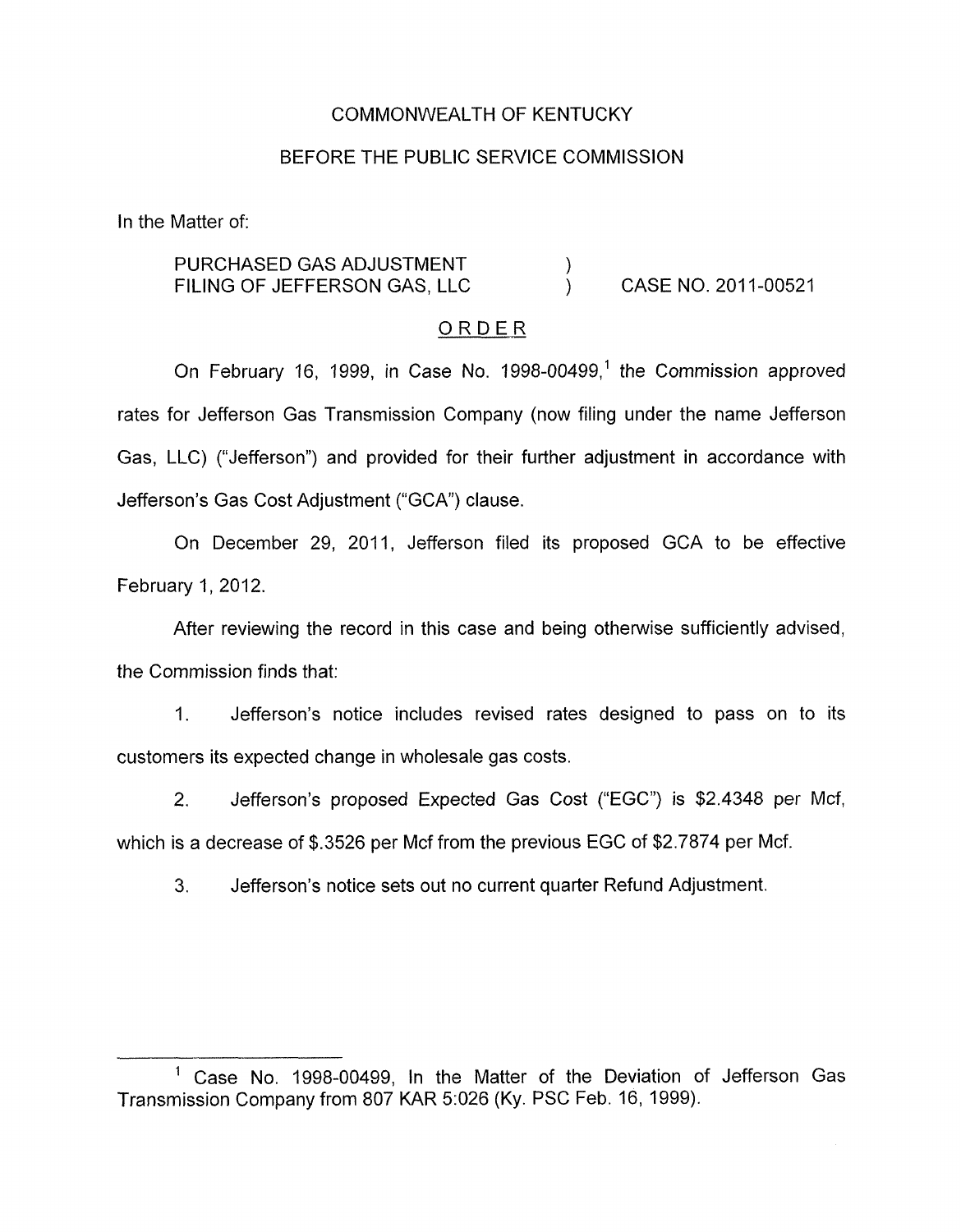4. Jefferson's notice sets out a current quarter Actual Adjustment ("AA") of (\$.0344) per Mcf. Jefferson's total AA is (\$.4457) per Mcf, which is a decrease of \$0021 per Mcf from the previous total AA of (\$.4436) per Mcf.

*5.* Jefferson's GCA is \$1.9891 per Mcf, which is a decrease of \$.3547 per Mcf from the previous GCA of \$2.3438 per Mcf.

6. The rates in the Appendix to this Order are fair, just, and reasonable, and should be approved for billing for service rendered by Jefferson on and after February 1, 2012.

IT IS THEREFORE ORDERED that:

1. The rates in the Appendix to this Order, attached hereto and incorporated herein, are approved for billing for service rendered by Jefferson on and after February 1, 2012.

2. Within 20 days of the date of this Order, Jefferson shall file its revised tariffs with this Commission setting out the rates authorized herein and reflecting that they were approved pursuant to this Order.

By the Commission



**ATTEST** Executive Directo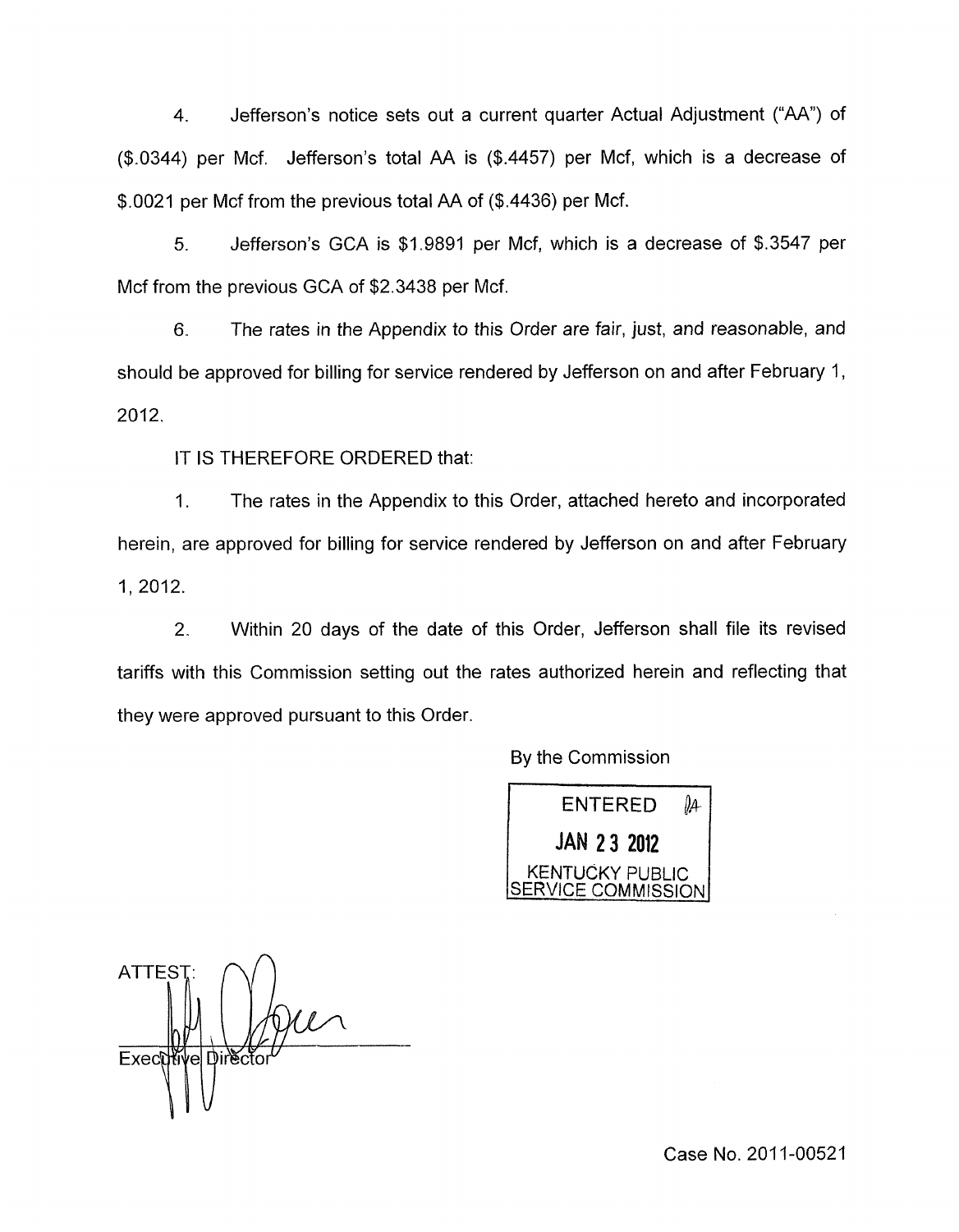# APPENDIX

# APPENDIX TO AN ORDER OF THE KENTUCKY PUBLIC SERVICE COMMISSION IN CASE NO. 2011-00521 DATED JAN 2 3 2012

The following rates and charges are prescribed for the customers served by Jefferson Gas, LLC. All other rates and charges not specifically mentioned herein shall remain the same as those in effect under authority of this Commission prior to the effective date of this Order.

# Rates:

 $\bar{\gamma}$ 

|                          | <b>Base Rate</b> | Gas Cost | Rate per Mcf |
|--------------------------|------------------|----------|--------------|
| Minimum Bill - First Mcf | \$3.89           | \$1.9891 | \$5.8791     |
| Over 1 Mcf               | \$2.26           | \$1.9891 | \$4.2491     |